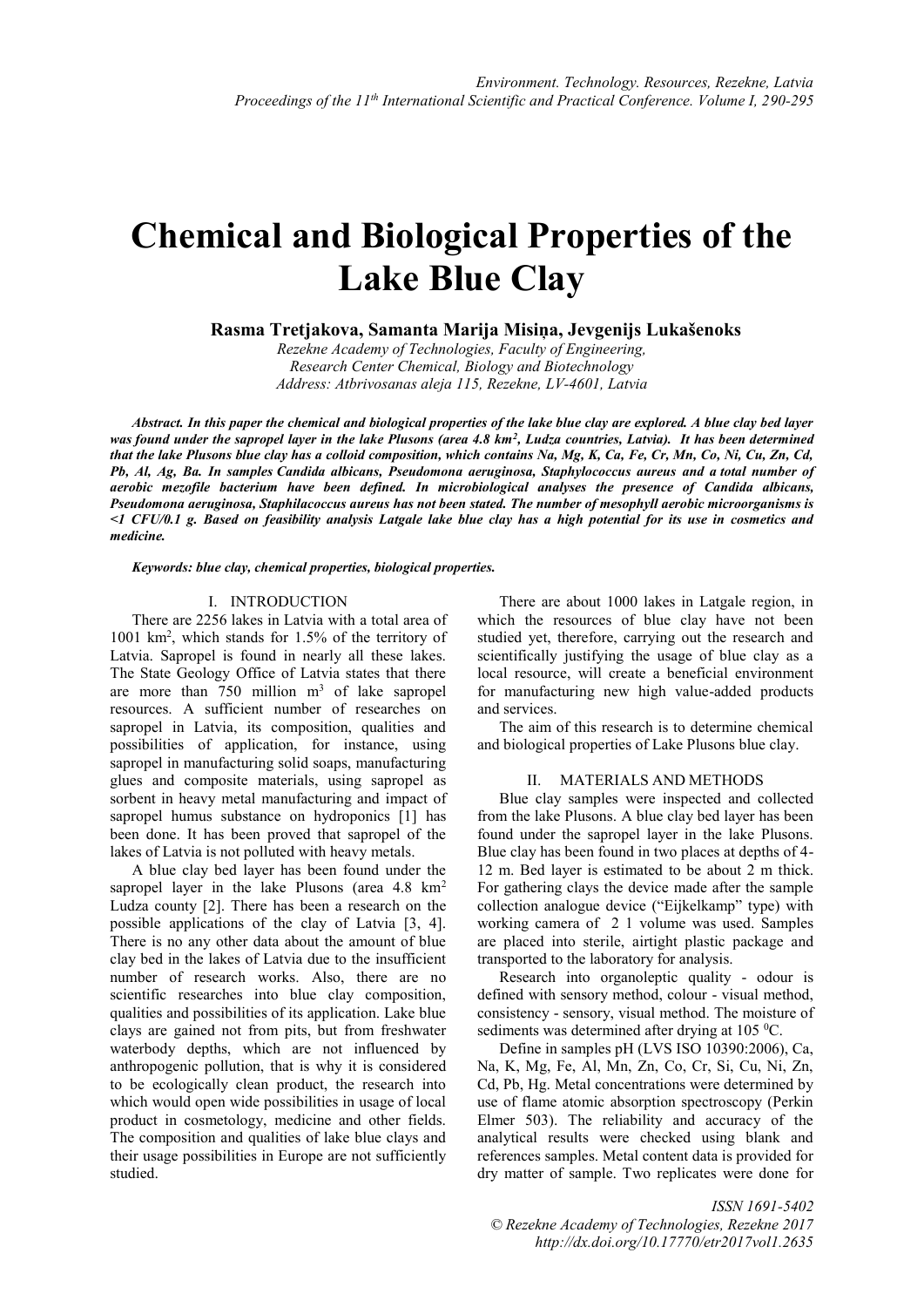each sample. The mean values and standard deviation (SD) calculated.

In samples to define *Candida albicans* (LVS EN ISO 18416:2009), *Pseudomona aeruginosa* (LVS EN ISO22717:2009), *Staphylococcus aureus* (LVS EN ISO 22718:2009), total number of aerobic mezofile bacterium (LVS EN ISO 21149:2009).

#### III.RESULTS AND DISCUSSION

The chemical composition average values, standard deviation and organoleptic qualities of the Plusons lake blue clay and sapropel are presented in table I.

| Parameter    | Unit                     | Result         | <b>SD</b>                | Sapropel       | SD.                      | <b>MAC</b><br><b>Belarus</b> |
|--------------|--------------------------|----------------|--------------------------|----------------|--------------------------|------------------------------|
| Colour       | $\overline{\phantom{m}}$ | grey           | $\overline{\phantom{a}}$ | black-grey     | $\overline{\phantom{a}}$ | $\overline{\phantom{a}}$     |
| Odour        | ۰                        | sludge         | $\blacksquare$           | weak, wet soil | $\overline{\phantom{a}}$ | $\blacksquare$               |
| Consistency  | ۰                        | plastic, soft, | $\overline{\phantom{a}}$ | plastic, soft, | $\blacksquare$           | $\blacksquare$               |
|              |                          | smooth         |                          | easily applied |                          |                              |
|              |                          |                |                          | and adhesive   |                          |                              |
| Moisture     | $\frac{0}{0}$            | 80.16          | 0.67                     | 90.53          | 0.43                     | $\blacksquare$               |
| Dry matter   | $\frac{0}{0}$            | 19.84          | 0.67                     | 9.47           | 0.43                     | $\overline{\phantom{a}}$     |
| pH           |                          | 7.74           | 0.20                     | 7.51           | 0.24                     | $\overline{\phantom{a}}$     |
| Na           | mg/kg                    | 135            | 14                       | 70             | 3                        | $\blacksquare$               |
| Mg           | mg/kg                    | 4267           | 135                      | 1053           | 114                      | $\blacksquare$               |
| K            | mg/kg                    | 53             | $\overline{7}$           | 169            | 28                       | $\blacksquare$               |
| Ca           | mg/kg                    | 328174         | 583                      | 10805          | 303                      | $\blacksquare$               |
| Fe           | mg/kg                    | 6418           | 114                      | 11550          | 116                      | $\blacksquare$               |
| Cr           | mg/kg                    | 2.57           | 0.04                     | 3.78           | 0.01                     | $\overline{\phantom{a}}$     |
| Mn           | mg/kg                    | 959            | 38                       | 369            | 15                       | $\blacksquare$               |
| Co           | mg/kg                    | 1.09           | 0.03                     | 9.04           | 0.2                      | $\blacksquare$               |
| Ni           | mg/kg                    | $2.5$          | 0.1                      | 5.9            | 0.7                      | $\overline{\phantom{a}}$     |
| Cu           | mg/kg                    | 3.2            | 0.2                      | < 9            | $\overline{\phantom{a}}$ | 3                            |
| Zn           | mg/kg                    | 17.0           | 4.0                      | 45.2           | 3.6                      | 30                           |
| Cd           | mg/kg                    | < 0.1          | $\mathcal{L}$            | 0.6            | 0.1                      |                              |
| Pb           | mg/kg                    | 4.8            | 0.2                      | 2.2            | 0.1                      | 5                            |
| Al           | mg/kg                    | 917            | 56                       | 2780           | 102                      | $\blacksquare$               |
| Ag           | mg/kg                    | < 0.05         | $\mathbf{r}$             | < 0.1          | $\blacksquare$           | $\overline{\phantom{a}}$     |
| Ba           | mg/kg                    | 422            | 24                       | 359            | 20                       | $\overline{\phantom{a}}$     |
| $\mathsf{C}$ | $\frac{0}{0}$            | 7.01           | 0.79                     | 25.41          | 8.4                      | $\blacksquare$               |

Table I Analysis of chemical and organoleptic in the plusons lake blue clay samples and sapropel

*MAC* (*Maximum Allowable Concentration*)

It was determined that the lake Plusons blue clay has a colloid composition, grey colour, sludge odour, plastic, soft, smooth consistency which contains Na, Mg, K, Ca, Fe, Cr, Mn, Co, Ni, Cu, Zn, Cd, Pb, Al, Ag, Ba. Grey and blue colour indicates the presence of Fe (II) compounds [5]. Comparing the chemical composition of the blue clay and sapropel of Plusons lake shows that they are similar only in pH.pH of the Plusons lake blue clay is 7.74. French clays pH varied from 7.64 to 10.23 [6]. Clayey soils used traditionally for cosmetic purposes in South Africa the pH of the analysed samples ranged from 4.53 to 9.57 [7]. The pH of the clay soils used for cleansing can also influence their cleansing activity. According to [8, 9, 10] suitable skin cleansers must have pH near neutral or similar to that of the skin (4.5 to 5.5).

In comparison with sapropel there is significantly more Na, Mg, Al, Ca and Ba and less heavy metals such as Cd, Zn, Cu. EU directives forbid the presence of heavy metals in perfumery cosmetics, but there are no detailed requirements for sapropel and clay. Sanitary norms of Russia, Ukraine and Kazakhstan developed for health resorts and rehabilitation centres, determine that the concentration of heavy metals in therapeutic mud shall not exceed the local

natural background soil concentrations that are characteristic of mud deposit region. Requirements for therapeutic mud properties and particularly sapropel type sediments have been developed only in Belarus. According to the requirements of Belarus, heavy metals in the lake Plusons blue clay do not exceed the permissible norms.

The most widely studied are French clays, which are obtained from quarries in the deepest layers of the lithosphere. In comparison with French green clays [24] the Plusona lake clay has a higher concentration of Ca and Mn, on average the same amount of Ba, but the content of other chemical elements is lower. There is significantly less Co, Ni, Cu, Zn, Pb, Cr element. Traditionally considered as toxic are As, Sb, Cd, Co, Cu, Pb, Ni, Zn, Hg, Se, Te, Tl, Ba, other less dangerous elements are Li, Rb, Sr, Cr, Mo, V, Zr[6]. Clays with high cation  $(Ca^{2+}, Mg^{2+}, Na^+, K^+$  and  $H^+)$ exchange capacity have been reported to ensure cleansing through absorption of toxins, bacteria and unwanted substances from the skin during topical application [6].

Clay control of contamination by microorganisms is also extremely important, given that they can be the origin of diseases or can damage the product when it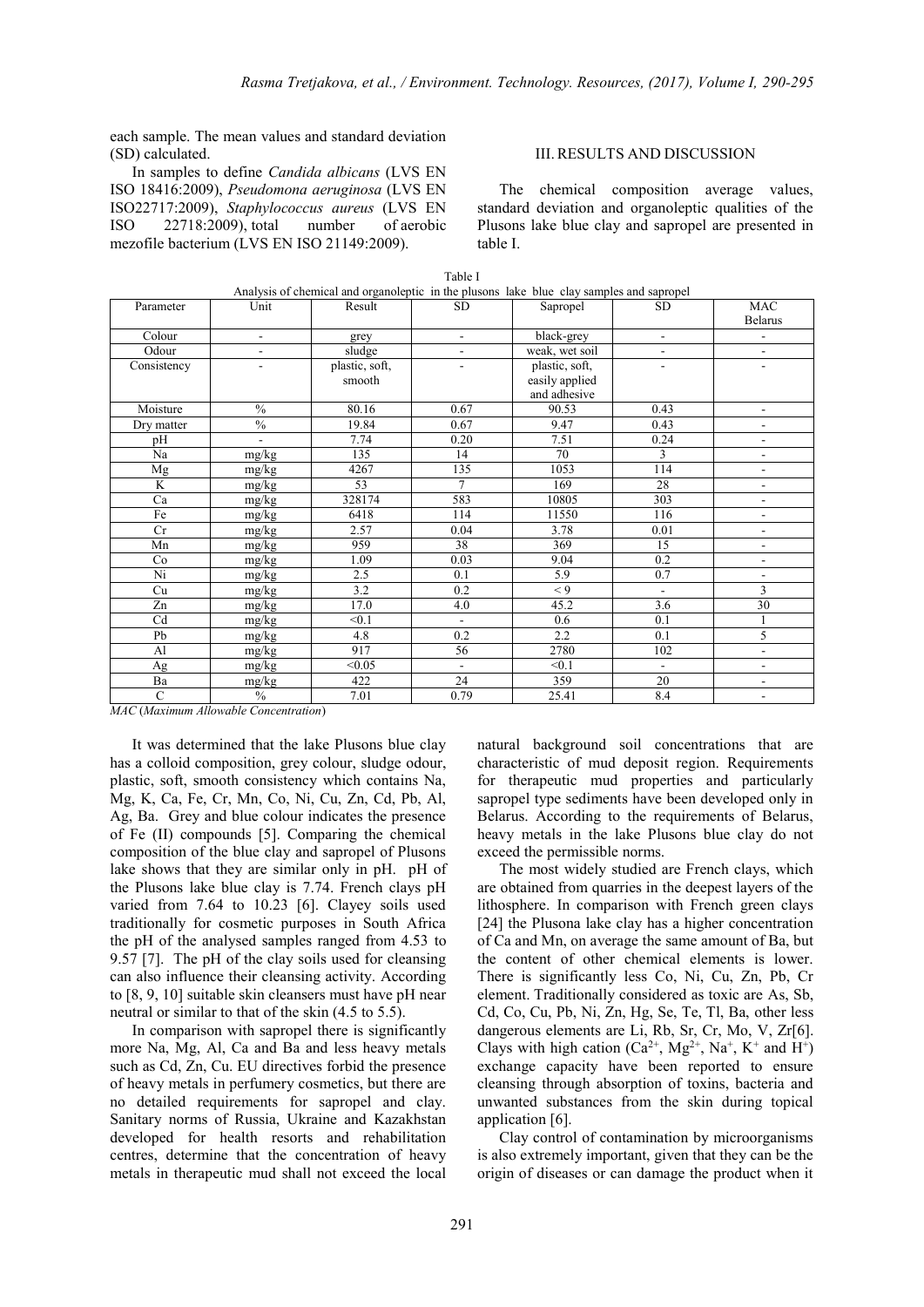is stored. Results of the microbiological testing with Plusons lake blue clays show that the presence of *Candida albicans, Pseudomona aeruginosa, Staphilacoccus aureus* is not stated. The number of mesophyll aerobic microorganisms varied <1 to 3.6 X 10 CFU/0.1 g (Table II). It [11] must be mentioned

that since clays can be contaminated during processing and storing by *Bacillus anthracis*, *Clostridium tetani* and *Clostridium welchii*, in this study the above mentioned microorganisms were not determined in the clay samples.

Table II Microbiological tests results for Plusons lake blue clay samples

| Parameter             | Method                            | Result                                            |  |
|-----------------------|-----------------------------------|---------------------------------------------------|--|
| Total<br>number of    | aerobic   LVS EN ISO 21149 : 2009 | $\leq$ 1 to 3.6 X 10 CFU/0.1 g (Tryptic soy agar) |  |
| mezofile bacterium    |                                   |                                                   |  |
| Candida albicans      | LVS EN ISO 18416: 2009            | Has not been stated 0.1 g (Sabouraud dextrose     |  |
|                       |                                   | agar)                                             |  |
| Pseudomona aeruginosa | LVS EN ISO 22717:2009             | Has not been stated 0.1 g (Cetrimid agar)         |  |
| Staphylococcus aureus | LVS EN ISO 22718:2009             | Has not been stated 0.1 g (Baird-Parker agar)     |  |

Both animals and people have used clay for therapeutic purposes since prehistoric time. There has already been proved the effectiveness of clay in cosmetology and in medicine [12, 13,14].

In pharmaceutical formulations, spas and beauty therapy, clay minerals are used for therapeutic purposes and their beneficial effect on human health. In pharmaceutical and clinical applications these minerals are used as active principles (gastrointestinal protectors, antacids antidiarrhoeaics, dermatological protectors, cosmetics) and excipients (inert bases, delivery systems, lubricants, emulsifiers) [15].

In SPA procedures and for maintaining skin health clay is used due to its sorption and calorific properties. In spas and beauty therapy clay minerals are used in geotherapy, pelotherapy and paramuds, to treat dermatological diseases, alleviate the pain of chronic rheumatic inflammations, arthritis, locomotor system diseases and injuries, moisturise the skin, and combat compact lipodystrophies and cellulite [15, 16]. The exchange of ions between the clay mixture and the skin can enable absorption of unwanted substances from the skin by the clay; hence ensuring skin cleansing action [7]. In dermatology clays are used in wound healing and in treatment of various irritations of the skin, different skin conditions, as well as they are recommended for inflammatory processes such as boils, acne, ulcers, etc. [17, 18]. In cosmetic industry clay is used in creams, lotions, body and face masks, shampoos, sunscreen products, toothpastes, powders, emulsions, bathroom salts, antiperspirants, lipsticks and eye shadows [19, 20, 6]. Clays are widely used in protective creams. Although such creams differ in composition according to the particular class of hazard against which protection is desired (dust, water, grease, sun, etc.). Clays are also used in sunscreen products, designed to provide sun protection by either scattering or absorbing radiant energy [19].

The usage of clay as UV filters is based on the layered structure of their particles and large specific surface and as a result, these particles effectively cover a certain area of skin and are able to absorb and reflect ultraviolet radiation [21]. Different types of clay minerals have different capacities to retain UV radiation. Comparing kaolinite, montmorillonite, illite and mixed-layer clay minerals, the lowest UV protection ability is in kaolinite, but the highest in clay minerals containing mainly illite clay minerals [21]. Clay mineral UV transmittance ability is affected by the parameters of clay mineral particles. Increasing the amount of clay in cream, UV transmittance decreases, thus increasing protection against UV radiation [21].

During the past 25 years, ∼70% of newly discovered drugs introduced in the USA have been derived from natural products [22]. Vast application of French green clay in medicine has already been proved [14, 23]. A wide range and variety of minerals are used in the pharmaceutical industry as active ingredients. Such minerals may be administered either orally as antacids, gastrointestinal protectors, antidiarrhoeaics, osmotic oral laxatives, homeostatics, direct emetics, antianemics and mineral supplements, or parenterally as antianemics and homeostatics. They may also be used topically as antiseptics, disinfectants, dermatological protectors, antiinflammatories, local anesthetics, keratolytic reducers and decongestive eye drops [19]. The absorptive properties of clay minerals are well documented for healing skin and gastrointestinal ailments. Sarkisyants *et al.* [24] studied the sorption characteristics of blue clay in relation to ions of heavy metals, the possibility of the introduction of this class of sorbents in bioprevention environmentally related chronic pathological processes were studied. Clay adheres to the gastric and intestinal mucous membrane and protect them and can absorb toxins, bacteria and even viruses. They do, however, have the disadvantage that they also eliminate enzymes and other necessary nutritive elements, which makes their prolonged use inadvisable [17, 25].

Clay therapeutic effects are divided by its colour, although scientific research on such categories is not available. Yellowish clay is used in some spas to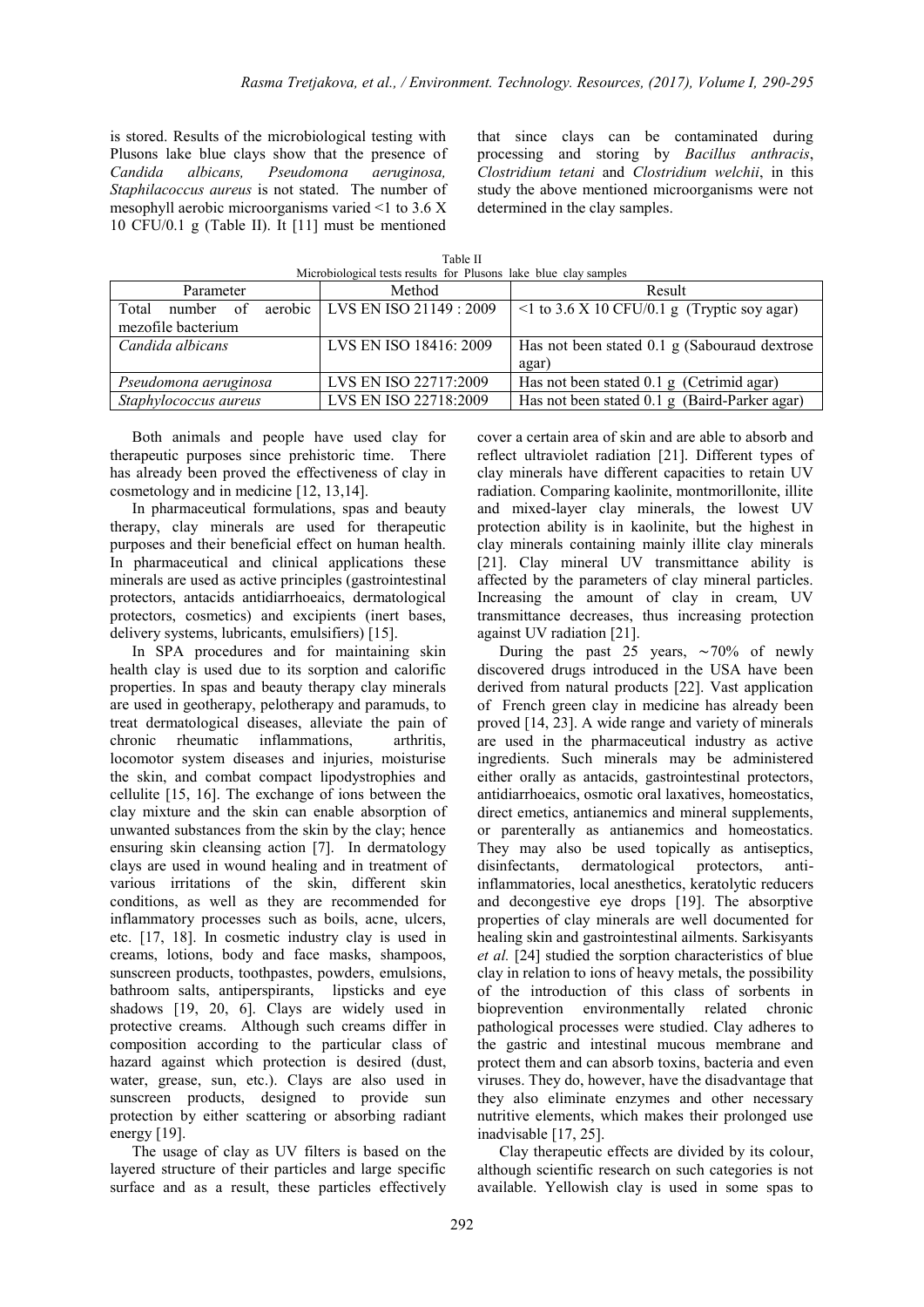prevent bacterial infection on the skin; reddish clays are used for cleansing the skin, and bluish clays against the development of acnes. Similarly, greenish coloured clays are applied to reduce the amount of oil on the skin; and black clays for general body nourishment [26]. Similar information, but much more extended, can be found on cosmetic facial clay mask packages. There has also been the research on the use of nano-clays in medicine delivery systems[27].

Clay could provide an alternative treatment against numerous human bacterial infections. Clay has antibacterial properties. For example, the silver and quaternary ammonium surfactant-modified clays showed suitable inhibition properties over *E. coli* [28]. Three types of clays (white clay, gray clay and yellow clay) have an antibacterial effect against *Staphylococcus aureus* that was isolated from skin infection and have no effect against *Pseudomonas aeruginosa* that was isolated from patient with urinary tract infection. Pink mineral clay explained an antibacterial effect against *Pseudomonas aeruginosa*, and has low effect against *Staphylococcus aureus*. Results indicated that mineral clay provide an alternative treatment against numerous human bacterial infections [29].

French green clays have recently been shown to heal *Buruli ulcer*, a necrotic or 'flesh-eating' infection caused by *Mycobacterium ulcerans*. A clear distinction must be made between 'healing clays' and those we have identified as antibacterial clays. The highly adsorptive properties of many clays may contribute to healing a variety of ailments, although they are not antibacterial. The two French green clays used to treat *Buruli ulcer*, while similar in mineralogy, crystal size, and major element chemistry, have opposite effects on the bacterial populations tested [14]. Moreover, antimicrobial testing of the two clays on a broad-spectrum of bacterial pathogens showed that one clay promotes bacterial growth, while another kills bacteria or significantly inhibits bacterial growth [23]. One specific mineral demonstrated bactericidal activity against pathogenic *Escherichia coli*, extendedspectrum β-lactamase *E*. *coli*, *Salmonella enterica* serovar Typhimurium, *Pseudomonas aeruginosa* and *Mycobacterium marinum*, and a combined bacteriostatic/bactericidal effect against *Staphylococcus aureus*, penicillin-resistant *S*. *aureus*, methicillin-resistant *S*. *aureus* and *Mycobacterium smegmatis*, whereas another mineral with similar structure and bulk crystal chemistry, had no effect on or enhanced bacterial growth [30]. The reasons for the difference in antibacterial properties thus far show that the bactericidal mechanism is not physical (e.g., an attraction between clay and bacteria) but by a chemical transfer or reaction (pH and oxidation) [14]. The biological effects of clay minerals are influenced by their mineral composition and particle size [31].

Discovery that natural geological minerals harbour antibacterial properties should provide impetus for exploring terrestrial sources for the presence of novel therapeutic compounds. Combining the availability of natural bioactive resources with powerful combinatorial chemistry optimization methodologies could result in the development of new antibacterial agents to fight existing antibiotic-resistant infections and diseases for which there are no known therapeutic agents [30].

Clay in Latvia is very widespread as a mineral resource and the extracted quantity is one of the largest in northern Europe. Its application and studies are mainly related to construction materials and production of various ceramic materials [32]. The studies, which were carried out during the recent years on the expansion of application of the clay of Latvia and the creation of innovative products, are based on the application of new and improved ceramic materials in environmental technologies. [5] In the study [3] it was found that the majority of commercially available cosmetic clay masks in Latvia contain illite, which is the most common clay mineral in Latvia. In the field of geology clay is a size-based term for very fine-grained minerals with an estimated spherical diameter  $\leq 2.0 \mu$ m and approximate density of 2.65  $g/cm<sup>3</sup>$ . This size fraction commonly contains discrete clay minerals (smectite, illite, kaolinite) [33]. French green clays are dominated by 1Md illite and Fe-smectite also in the mineralogical aspect [23]. Despite the fact that the clay is one of the most popular and easily available minerals in Latvia, only 3.2% of the clay-containing cosmetic products are produced in Latvia. Most of clay-containing cosmetic products (40.8%) available in Latvia are produced in France [3]. Illite containing Latvian clays with fraction under 63 μm before and after the treatment can be used as sorbents in purifying facial masks, because their adsorption of oleic acid and squalene is comparable with commercial illite and chlorite containing facial masks. Illite containing clay fractions, obtained from untreated clays, can be used as UV filters in sunscreens and other cosmetic products with low SPF factors. The studies of clays available in Latvia do not provide any evidence of their antibacterial properties, but it is possible to improve the antibacterial properties of clay containing products by adding silver doped hydroxilapatite [5].

Clay is applied and used not only in pharmacy and cosmetics. Clays and clay minerals are used as well in environmental technology. Clay minerals can be used for the removal of organic pollutants from a water or by a filter [34, 35]. In order to remedy environmental damages caused by polluted gases the clays and clay minerals can be used as adsorbents in natural form or after specific modification [36]. Aflatoxins are toxic compounds found in grains and other food crops infested by Aspergillus fungi. Aflatoxins are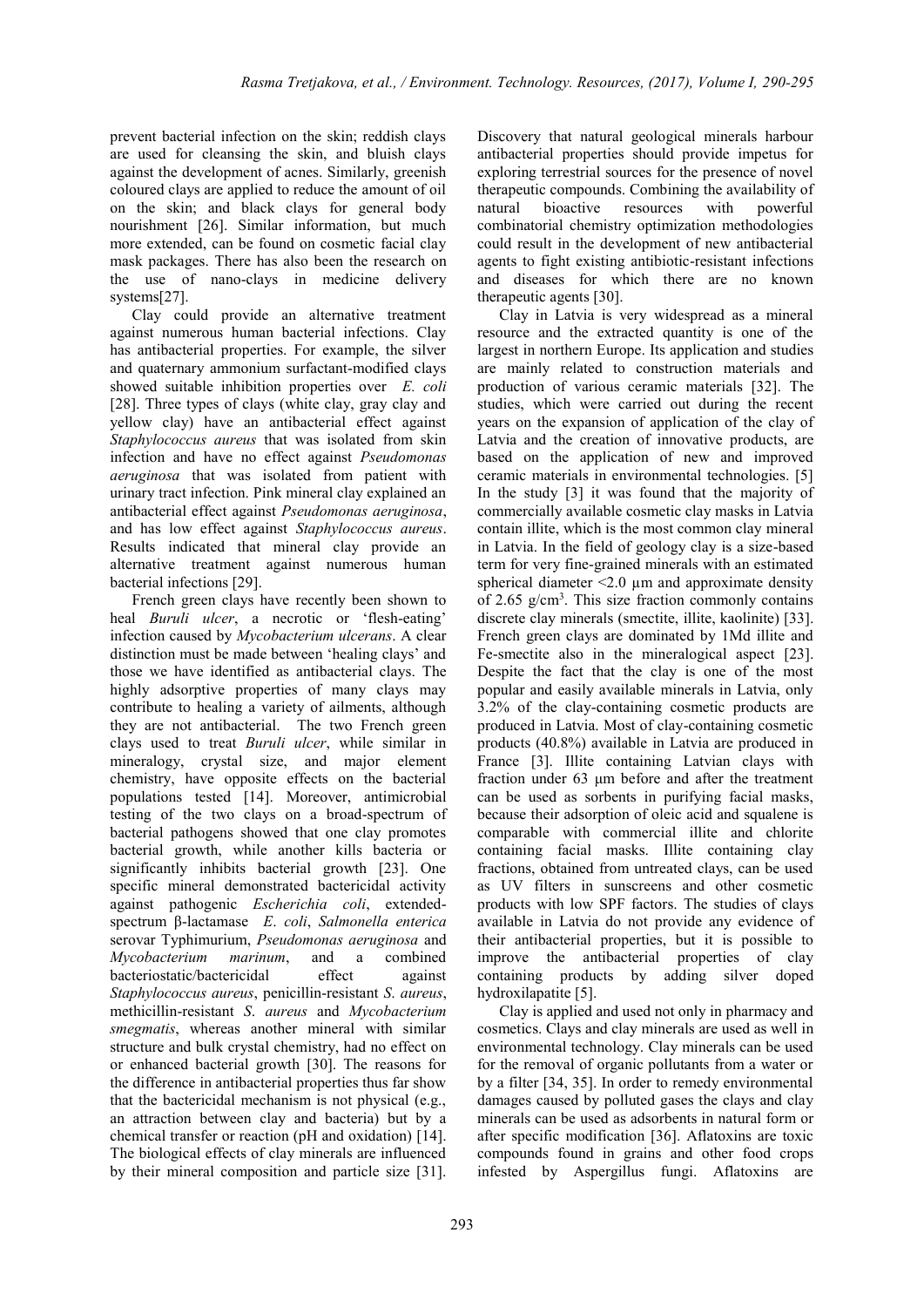recognized carcinogens for animals and humans. Clay additives have been used to pelletize and improve the flow characteristics of animal feeds. Reduced aflatoxicosis in animals is an extra benefit of clay additives. Clay additive use has also been examined for reducing human aflatoxicosis [37].

However, clay minerals can also have an adverse effect on human health when they are inhaled over a very long period. In the lung, clay minerals can cause diverse pathologies such as cancer, mesothelioma, or pneumoconiosis, but the toxicity of these minerals is generally related to the presence of quartz or asbestos from mining operations. The pathogenicity of fibrous clay minerals (sepiolite and palygorskite) is related to the geological conditions of formation [15]. The studies of Bertolino et al. [38] on Mineralogy and geochemistry of bottom sediments from water reservoirs in the vicinity of Córdoba, Argentina: environmental and health constraints reveal alarming concentrations of trace metals (U, W, As). Regarding potentially toxic trace elements such as As, Cd, Hg, Pb, Te, Tl, Sb and Se, [39] simulated digestive processes with 14 different herbalist's clays found on the Italian market and suggested for human internal use, and [40] carried out in vivo experiments on their mobility. The former observed that these trace elements are present in low concentrations after digestion, but pointed out that ingesting clays without knowledge of their composition may be dangerous. No information was available on the genotoxicity of clays or clay minerals [31].

In different places and different types of clay have different chemical, physical and biological composition; therefore its usage can be varied. The trace element contents in different clays are very variable [15, 41, 42]. Furthermore, the cosmetic ability of clays is not only influenced by their physicochemical properties. Other specific mineralogical and chemical properties also play vital roles in the cosmetic capabilities of clays [7]. Properties of Latvian illite clays for application in cosmetics depend on the amount of clay minerals, the presence of other non-clay minerals and particle size distribution [5]. Therefore, before the use of clay in the industry there has carefully been studied not only its chemical, physical and biological composition, but also specific mineralogical properties.

# IV.CONCLUSION

Heavy metals in the lake Plusons blue clay do not exceed the permissible norms. The clay of the lake Plusons has high concentrations of Ca and Mn, which are valuable compnents for improving skin condition.

In microbiological analyses the presence of *Candida albicans, Pseudomona aeruginosa, Staphilacoccus aureus* has not been stated.

Based on the performed chemical and biological analysis Latgale lake blue clay has a high potential for its use in cosmetics and medicine.

It is recommended to carry out furthers studies to get an in-depth understanding of the blue clay application possibilities in cosmetics, medicine or any other field. It is necessary to explore the lake blue clay mineral and granulometric composition and its anti-bacterial properties.

#### REFERENCES

- [1] Research of modification possibilities and properties of peat, sapropel and clays. Kūdras, sapropeļa, mālu īpašību un modifikācijas iespēju pētījumi. [Online]. Available: [http://www.lu.lv/vpp/zemes-dzilu-resursu-izpete-jauni](http://www.lu.lv/vpp/zemes-dzilu-resursu-izpete-jauni-produkti-un-tehnologijas-zeme/5-apaksprojekts/projekta-rezultati/sapropelis/%20%5bAccessed)[produkti-un-tehnologijas-zeme/5-apaksprojekts/projekta](http://www.lu.lv/vpp/zemes-dzilu-resursu-izpete-jauni-produkti-un-tehnologijas-zeme/5-apaksprojekts/projekta-rezultati/sapropelis/%20%5bAccessed)[rezultati/sapropelis/ \[Accessed:](http://www.lu.lv/vpp/zemes-dzilu-resursu-izpete-jauni-produkti-un-tehnologijas-zeme/5-apaksprojekts/projekta-rezultati/sapropelis/%20%5bAccessed) 28.02.2017.].
- [2] Database contains information about all lakes in Latvia. [Online]. Available: <https://www.ezeri.lv/database/2171/> [Accessed: 01.02.2017.].
- [3] Vecstaudža J., Stunda-Zujeva A., Irbe Z., Bērziņa-Cimdiņa L. 2012. Composition of Commercial Cosmetic Clay and Suitability of Latvian clay for Cosmetic Puropses. *Material Science and Applied Chemistry* 26: 42-49.[Komerciālo kosmētisko mālu sastāvs un Latvijas mālu piemērotība lietojumam kosmētikā. *RTU zinātniskie raksti: Materiālzinātne un lietišķā ķīmija.* 26: 42.-49. lpp.].
- [4] Segliņš V., Stinkule A., Stinkulis Ģ. Valuable minerals in Latvia. Derīgie izrakteņi Latvijā. – Rīga: LU Akadēmiskais apgāds, 2013. 53.-86. pp.
- [5] Dušenkova I. "Development of preparation technology and investigation of properties of Latvian clays for application in cosmetic products," dissertation, [Riga Technical University,](https://www.google.lv/url?sa=t&rct=j&q=&esrc=s&source=web&cd=8&cad=rja&uact=8&ved=0ahUKEwi8icyc8ofTAhXKFSwKHS5fA5EQFggzMAc&url=https%3A%2F%2Fen.wikipedia.org%2Fwiki%2FRiga_Technical_University&usg=AFQjCNHjIF79rslx6pph4hyH5MaeMnoAiA)  Latvia, 2014. ["Latvijas mālu sagatavošanas tehnoloģijas izstrāde un īpašību pētījumi izmantošanai kosmētiskajos produktos," Promocijas darbs, Rīgas Tehniskā universitāte, Latvija, 2014.].
- [6] Lopez-Galindo A., Viseras C., Cerezo P. 2007. Compositional, technical and safety specifications of clays to be used as pharmaceutical and cosmetic products. *Appl. Clay Sc*. 36(1-3): 51-63.
- [7] Matike D.M.E., Ekosse G.I.E., Ngole M.V. 2011. Physicochemical properties od clayley soils used traditionally for cosmetics in Eastern Cape, South Africa. *Int. J. Phys. Sci*. 6(33): 7557-7566.
- [8] Ananthapadmanabhan KP., Moore DJ., Subramanyan MM., Meyer F. 2004. Cleansing without compromise: the impact of cleansers on the skin barrier and the technology of mild cleansing. *Dermat. Thera.* 17: 16-25*.*
- [9] Gfatter R., Hackl P., Braun F. 1997. Effects of soap and detergents on skin surface pH, stratum corneum hydration and fat contents in infants. *Dermatology* 195: 258-262.
- [10]Korting HC., Greiner K., Hubner K., Hamm G. 1991. Changes in skin pH and resident flora by washing with synthetic detergent preparations at pH 5.5 and 8.5. *Sci. Cosmet. Chemis.* 42: 142-158.
- [11]Bubik J.S. 1992. Preparation of sterile talc for treatment of pleural effusion. *Am. J. Hosp. Pharm.* 49: 562–563.
- [12]Ghiaci M., Aghaei H., Soleimanian S., Sedaghat S. 2009. Enzyme immobilization: 1. Modified bentonite as a new and efficient support for immobilization of Candida rugosa lipase. *Applied Clay Science* 43(3-4): 289-295.
- [13] Ray E. Ferrell J. R. 2008. Medicinal clay and spiritual healing. *Clays and Clay Minerals* 56(6): 751–760.
- [14]Lynda B. Williams, Shelley E. Haydel. 2010. Evaluation of the medicinal use of clay minerals as antibacterial agents. *Geol Rev.* 52 (7/8): 745–770.
- [15]Carretero, M.I., Gomes, C.S.F., Tateo, F., 2006. Clays and human health. In: Bergaya, F., Theng, B.K.G., Lagaly, G. (Eds.), Handbook of Clay Science, Developments in Clay Science, vol. 1. Elsevier, Amsterdam, pp. 717–741.